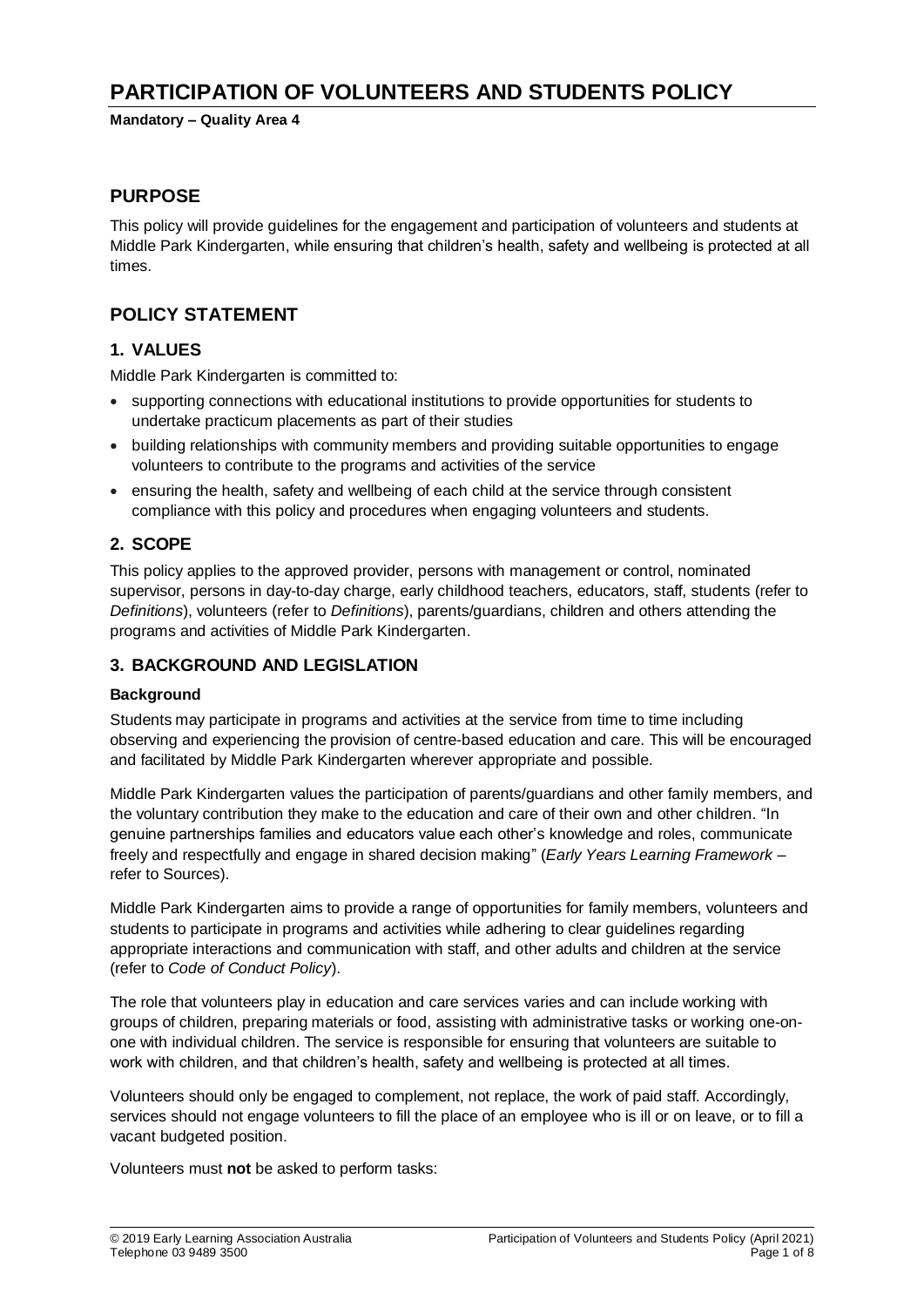- that they are untrained, unqualified or too inexperienced to undertake
- that put the children or themselves in a vulnerable or potentially unsafe situation
- where there is a conflict of interest.

Prior to participation at the service, a volunteer or student (aged 18 years or over) must be in possession of a Working with Children (WWC) Clearance (refer to *Definitions*).

Parents/guardians whose children usually attend the service are exempt from needing a WWC Check (refer to *Definitions*). However, a service may decide, as a demonstration of duty of care, that all parents/guardians who volunteer at the service are required to undergo a WWC Check (refer to *Definitions*).

In line with Child Safe Standard 4 and the *Child Safe Environment Policy*, prior to engaging a volunteer or student an assessment should be undertaken of the nature of the responsibility to determine whether a position description is required, and based on that whether an interview and referee checks are required.

#### **Legislation and standards**

Relevant legislation and standards include but are not limited to:

- Child Safe Standards
- *Education and Care Services National Law Act 2010*
- *Education and Care Services National Regulations 2011*
- *Equal Opportunity Act 2010* (Vic)
- *Fair Work Act 2009* (Cth)
- *National Quality Standard*, Quality Area 4: Staffing Arrangements
- *Occupational Health and Safety Act 2004* (Vic)
- *Worker Screening Act 2020* (Vic)
- *Worker Screening Regulation 2021 (Vic)*

### **4. DEFINITIONS**

The terms defined in this section relate specifically to this policy. For commonly used terms e.g. Approved Provider, Nominated Supervisor, Regulatory Authority etc. refer to the *General Definitions* section of this manual.

**Child-related work:** In relation to the WWC Check (refer to *Definitions),* child-related work includes work with children which may involve physical contact, face-to-face contact, oral, written or electronic communication.

**Conflict of interest:** (In relation to this policy) refers to an interest that may affect, or may appear reasonably likely to affect, the judgement or conduct of the volunteer, or may impair their independence or loyalty to the service. A conflict of interest can arise from avoiding personal losses as well as gaining personal advantage, whether financial or otherwise, and may not only involve the volunteer, but also their relatives, friends or business associates.

**Staff record:** A record which the approved provider of a centre-based service must keep containing information about the nominated supervisor, the Educational Leader, staff, volunteers, students and the responsible person at a service (Regulations 146–149). A sample staff record is available on the ACECQA website:<http://www.acecqa.gov.au/>

**Student:** A person undertaking a practicum placement as part of a recognised early childhood qualification. This student will be supported by an educational institution in the completion of their placement.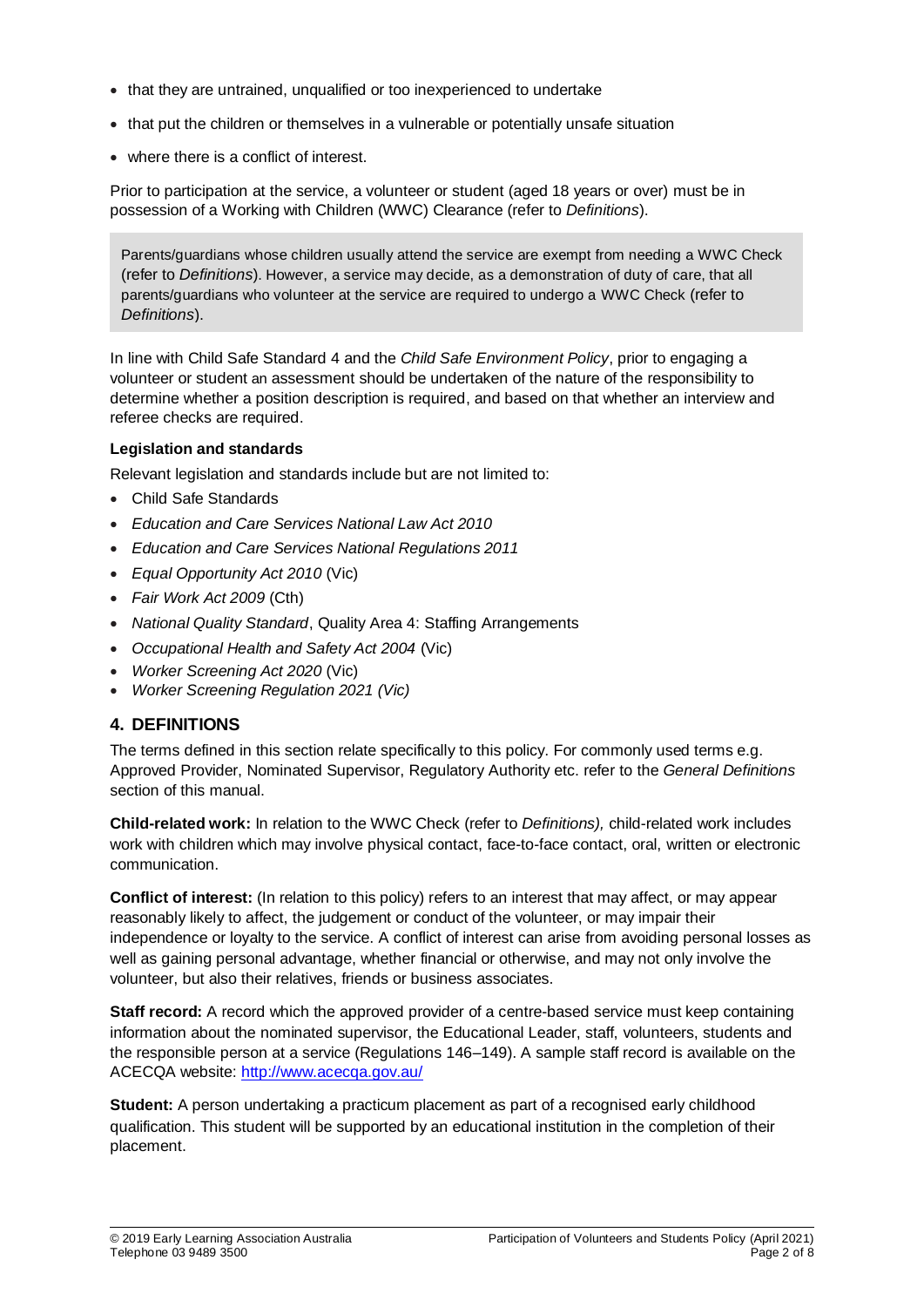**Volunteer:** A person who willingly undertakes defined activities to support the education and care programs at a service in an unpaid or honorary capacity. These activities may include child-related work (refer to *Definitions)*, administrative tasks, or preparing materials or food.

**Working with Children (WWC) Check:** The check is a legal requirement for those undertaking paid or voluntary child-related work (refer to *Definitions*) in Victoria and is a measure to help protect children from harm arising as a result of physical or sexual abuse. The Department of Justice assesses a person's suitability to work with children by examining relevant serious sexual, physical and drug offences in a person's national criminal history and, where appropriate, their professional history.

**Working with Children (WWC) Clearance:** A WWC Clearance is granted to a person under Worker Screening legislation if:

- they have been assessed as suitable to work with children
- there has been no information that, if the person worked with children, they would pose a risk to those children
- they are not prohibited from attempting to obtain, undertake or remain in child-related employment.

# **5. SOURCES AND RELATED POLICIES**

### **Sources**

- Australian Children's Education and Care Quality Authority (ACECQA): [www.acecqa.gov.au](http://www.acecqa.gov.au/)
- *The Early Years Learning Framework for Australia: Belonging, Being, Becoming*: [www.acecqa.gov.au](file://///kpv-sbs/data/BD&G/Communications/Publications/Policy%20Works/2017%20Final%20PolicyWorks/www.acecqa.gov.au)
- A Guide for Creating a Child Safe Organisation (The Commission for Children and Young People) [www.ccyp.vic.gov.au](file://///kpv-sbs/data/BD&G/Communications/Publications/Policy%20Works/2017%20Final%20PolicyWorks/www.ccyp.vic.gov.au)
- Working with Children Check unit, Department of Justice & Regulation provides details of how to obtain a WWC Check: [www.workingwithchildren.vic.gov.au](file://///kpv-sbs/data/BD&G/Communications/Publications/Policy%20Works/2017%20Final%20PolicyWorks/www.workingwithchildren.vic.gov.au)

## **Service policies**

- *Child Safe Environment Policy*
- *Code of Conduct Policy*
- *Complaints and Grievances Policy*
- *Delivery and Collection of Children Policy*
- *Determining Responsible Person Policy*
- *Inclusion and Equity Policy*
- *Interactions with Children Policy*
- *Occupational Health and Safety Policy*
- *Privacy and Confidentiality Policy*
- *Staffing Policy*
- *Supervision of Children Policy*

# **PROCEDURES**

### **The approved provider and persons with management or control are responsible for:**

- developing guidelines for accepting applications from volunteers and students to work at the service in consultation with the Nominated Supervisor and educators and which are aligned with the *Child Safe Environment Policy*
- accepting or rejecting a potential volunteer or student based on the circumstances of the service at the time, in consultation with the Nominated Supervisor
- ensuring that children being educated and cared for by the service are adequately supervised, and the legislated educator-to-child ratios are complied with at all times (Regulations 123, 355, 360) (refer to *Supervision of Children Policy*)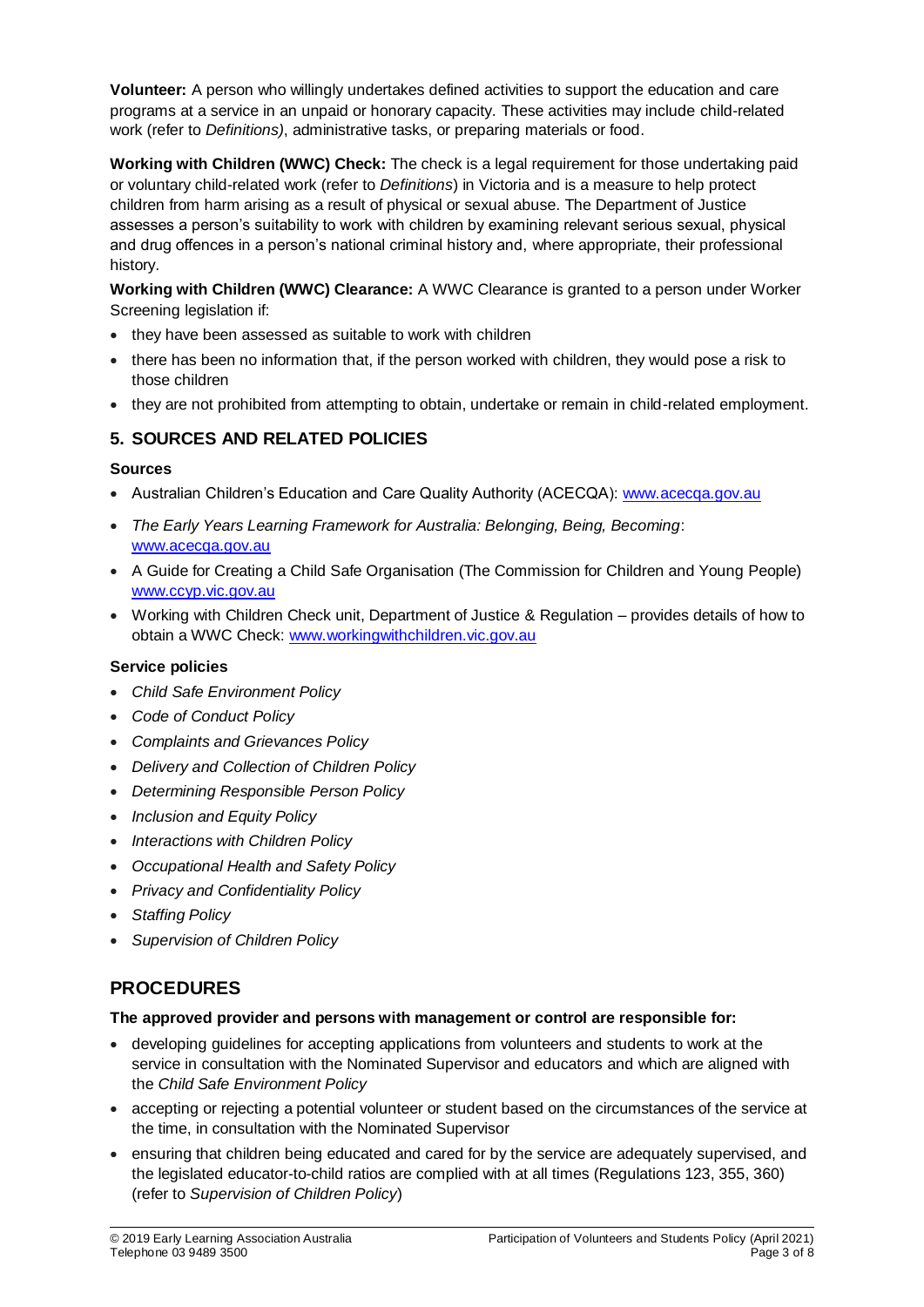- checking the status of the Working with Children (WWC) Clearance of volunteers and students where required, and ensuring that the details are recorded in the service register
- ensuring that the staff record contains the name, address and date of birth of volunteers and students attending the service (Regulations 145, 149(1))
- keeping a record for each day on which each student or volunteer participates with the date and the hours of participation (Regulation 149(2))
- ensuring that volunteers, students and parents/guardians are adequately supervised at all times, and that the health, safety and wellbeing of children at the service is protected
- ensuring that volunteers, students and parents/guardians are not left with sole supervision of individual children or groups of children
- ensuring that the nominated supervisor, educators and other staff, volunteers and students on placement at the service are not affected by alcohol or drugs (including prescription medication) that would impair their capacity to supervise or provide education and care to children (Regulation 83)
- ensuring that parents/guardians of a child attending the service can enter the service premises at any time that the child is being educated and cared for, except where this may pose a risk to the safety of children or staff, or conflict with any duty of the approved provider, nominated supervisor or educators under the law (Regulation 157)
- developing a range of strategies to enable and encourage the participation and involvement of parents/guardians at the service
- providing volunteers, students and parents/guardians with access to all service policies and procedures, and a copy of the *Education and Care Services National Regulations 2011*
- ensuring that volunteers, students and parents/guardians comply with the National Regulations and all service policies and procedures, including the *Code of Conduct Policy*, while attending the service
- developing an induction checklist for volunteers and students attending the service (refer to Attachment 1) in consultation with the Nominated Supervisor and educators.

### **The nominated supervisor and persons in day to day charge are responsible for:**

- assisting the approved provider to develop guidelines for applications from volunteers and students to work at the service and which are aligned with the *Child Safe Environment Policy*
- assisting the approved provider with decisions in relation to accepting/rejecting a potential volunteer or student based on the circumstances of the service at the time
- ensuring that children being educated and cared for by the service are adequately supervised, and the legislated educator-to-child ratios are complied with at all times (Regulations 123, 355, 360) (refer to *Supervision of Children Policy*)
- ensuring that, where required, that volunteers/students only commence at the service with a Working with Children's Clearance, and that details are included on the staff record
- ensuring that volunteers, students and parents/guardians are adequately supervised at all times when participating at the service, and that the health, safety and wellbeing of children at the service is protected
- ensuring that volunteers, students and parents/guardians are not left with sole supervision of individual children or groups of children
- ensuring that parents/guardians of a child attending the service can enter the service premises at any time that the child is being educated and cared for, except where this may pose a risk to the safety of children or staff, or conflict with any duty of the approved provider, nominated supervisor or educators under the law (Regulation 157)
- ensuring strategies are in place to enable and encourage the participation and involvement of parents/guardians at the service
- providing volunteers, students and parents/guardians with access to all service policies and procedures, and a copy of the *Education and Care Services National Regulations 2011*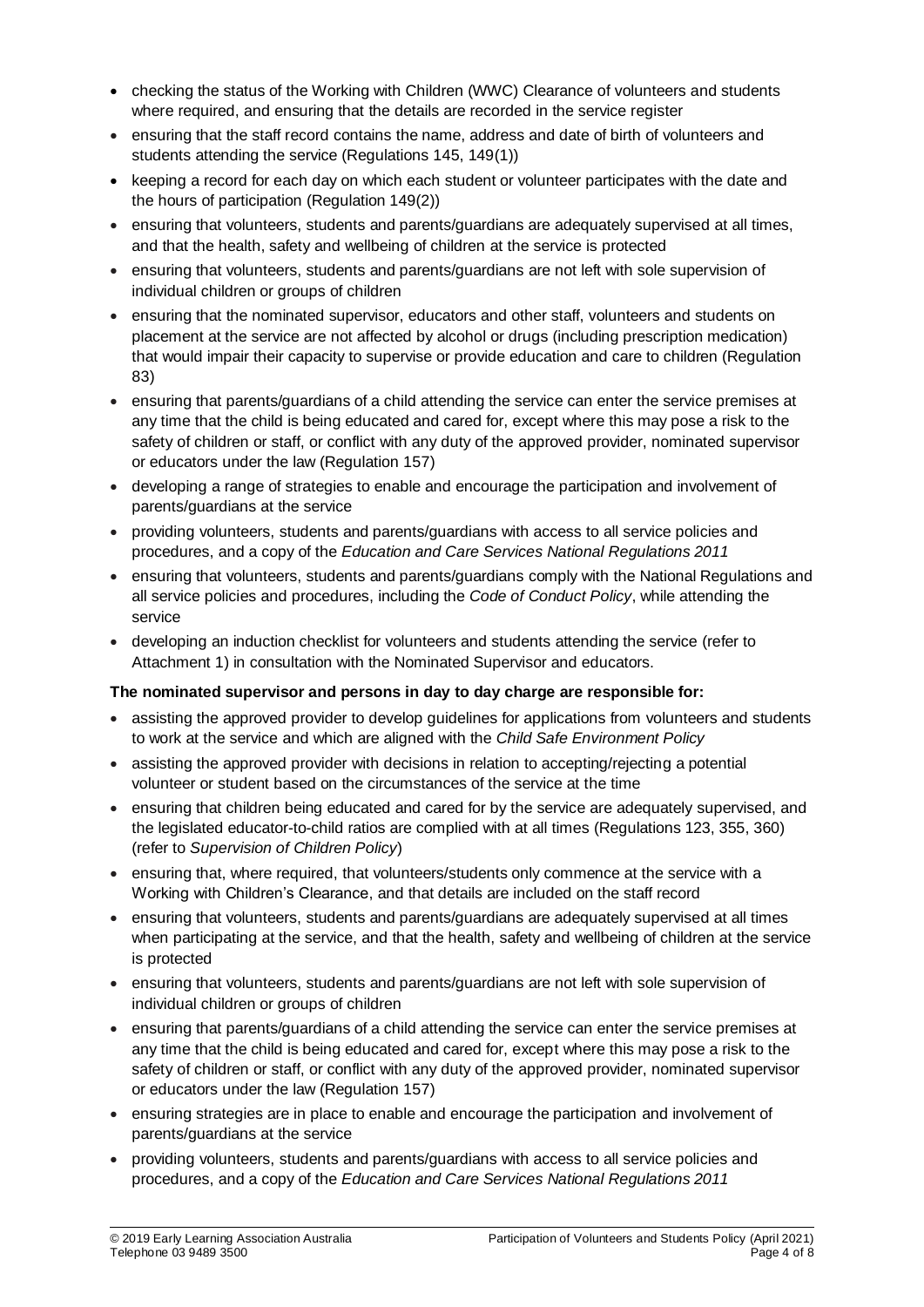- ensuring that volunteers, students and parents/guardians comply with the National Regulations and all service policies and procedures, including the *Code of Conduct Policy*, while attending the service
- assisting the approved provider to develop an induction checklist for volunteers and students at the service (refer to Attachment 1)
- ensuring that volunteers and students have completed the induction checklist (refer to Attachment 1) and have been provided with a copy of the staff handbook, if applicable.

#### **Early childhood teachers, educators and all other staff are responsible for:**

- assisting the approved provider and nominated supervisor to develop guidelines for applications from volunteers and students to participate at the service and are aligned with the *Child Safe Environment Policy*
- ensuring that children being educated and cared for by the service are adequately supervised, and the legislated educator-to-child ratios are complied with at all times (refer to *Supervision of Children Policy*)
- providing volunteers, students and parents/guardians with access to all service policies and procedures, and a copy of the *Education and Care Services National Regulations 2011*
- ensuring that volunteers, students and parents/guardians comply with the National Regulations and all service policies and procedures, including the *Code of Conduct Policy*, while attending the service
- ensuring that volunteers, students and parents/guardians are adequately supervised at all times, and that the safety, health and wellbeing of children at the service is protected
- ensuring that volunteers, students and parents/guardians are not left with sole supervision of individual children or groups of children
- enabling parents/guardians of children attending the service access the service premises at any time the child is being educated and cared for except where this poses a risk to the safety of children and/or staff
- encouraging the participation and involvement of parents/guardians at the service
- assisting the approved provider and nominated supervisor to develop an induction checklist for volunteers and students at the service (refer to Attachment 1)
- assisting volunteers and students to understand the requirements of this policy and the expectations of the service.

#### **Volunteers and students, while at the service, are responsible for:**

- ensuring they have provided all details required to complete the staff record
- undertaking a WWC Check
- understanding and acknowledging the requirement for confidentiality of all information relating to educators and families within the service (refer to *Privacy and Confidentiality Policy*)
- complying with the requirements of the *Education and Care Services National Regulations 2011* and with all service policies and procedures, including the *Code of Conduct Policy*, while at the service
- undertaking the induction process and completing the induction checklist (refer to Attachment 1) prior to commencement at the service
- following the directions of staff at the service at all times to ensure that the health, safety and wellbeing of children is protected.

#### **Parents/guardians are responsible for:**

- providing information for the staff record as required
- complying with the requirements of the *Education and Care Services National Regulations 2011* and with all service policies and procedures, including the *Code of Conduct Policy* and *Privacy and Confidentiality Policy* while attending the service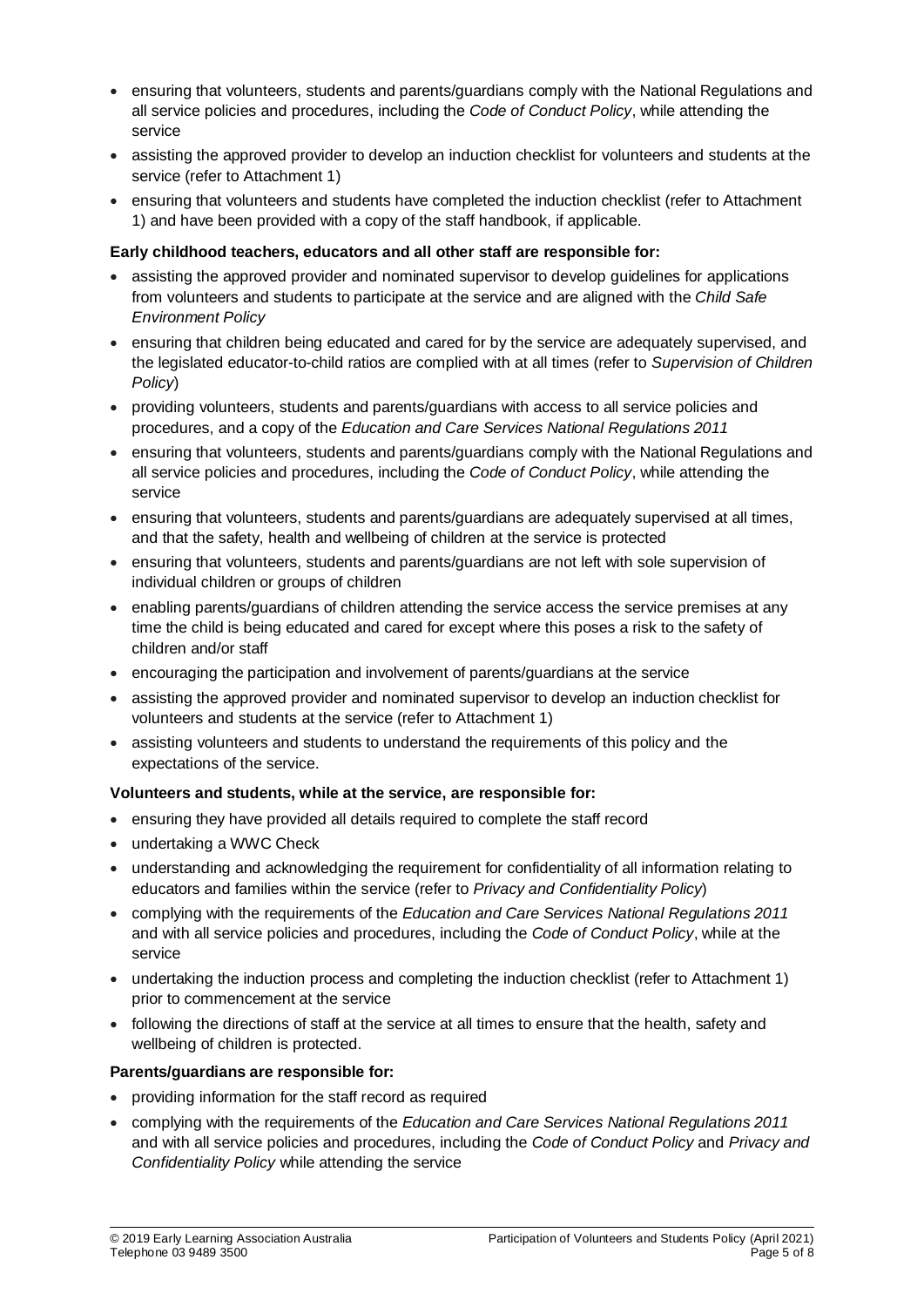following the directions of staff at the service at all times to ensure that the health, safety and wellbeing of children is protected.

# **EVALUATION**

In order to assess whether the values and purposes of the policy have been achieved, the approved provider will:

- check staff records on a regular basis to ensure details of students, volunteers and where appropriate parents/guardians are maintained in line with all legislative requirements as outlined in the policy
- regularly seek feedback from everyone affected by the policy regarding its effectiveness
- monitor the implementation, compliance, complaints and incidents in relation to this policy
- keep the policy up to date with current legislation, research, policy and best practice
- revise the policy and procedures as part of the service's policy review cycle, or as required
- notifying all stakeholders affected by this policy at least 14 days before making any significant changes to this policy or its procedures, unless a lesser period is necessary due to risk .

# **ATTACHMENTS**

Attachment 1: Sample induction checklist for volunteers and students

# **AUTHORISATION**

This policy was adopted by the approved provider of Middle Park Kindergarten June 2022

# **REVIEW DATE:** JUNE 2024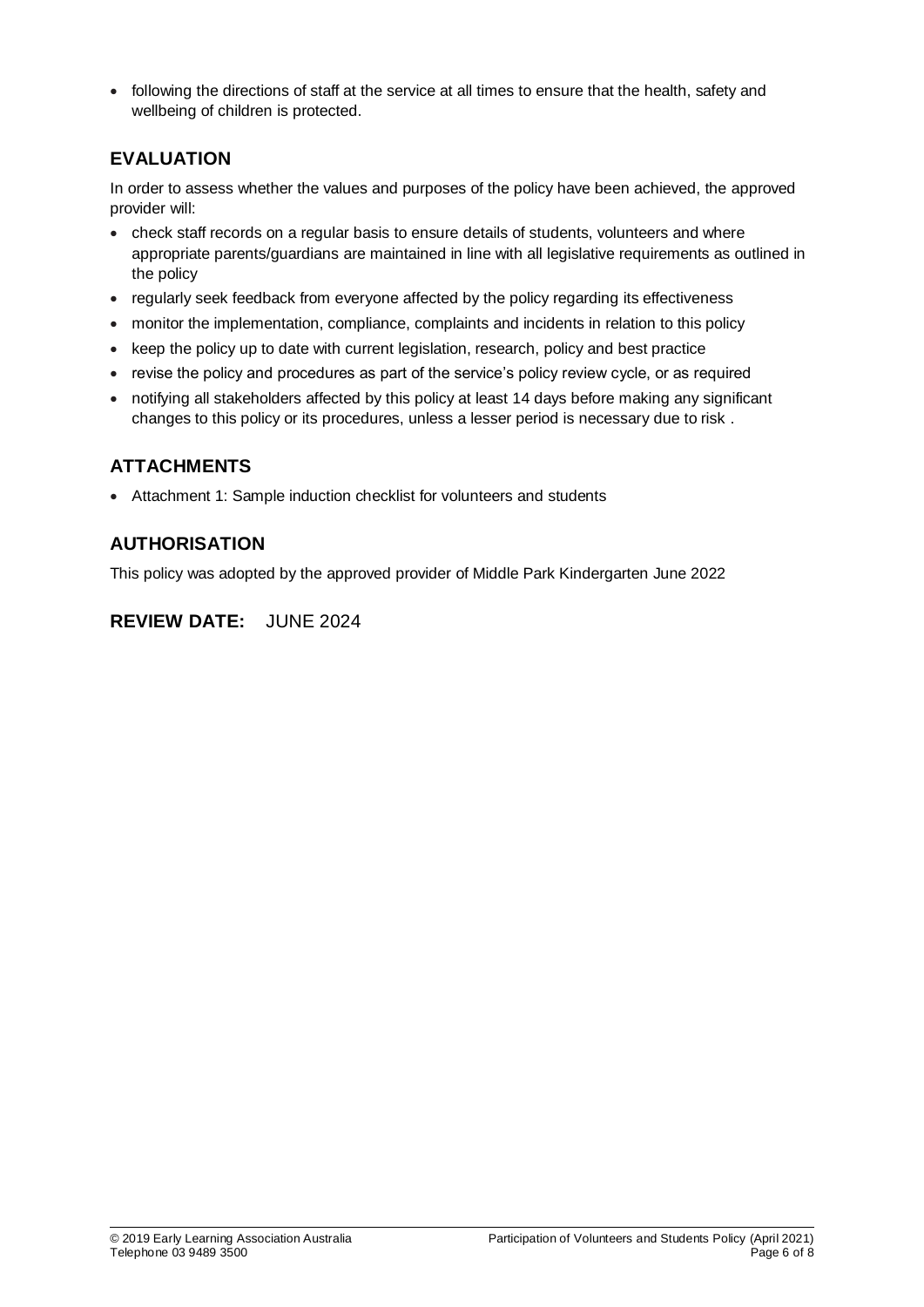# **ATTACHMENT 1 Sample induction checklist for volunteers and students**

Name: \_\_\_\_\_\_\_\_\_\_\_\_\_\_\_\_\_\_\_\_\_\_\_\_\_\_\_\_\_\_\_\_\_\_\_\_\_\_\_\_\_\_\_\_\_\_\_\_\_ Date: \_\_\_\_\_\_\_\_\_\_\_\_\_\_\_\_\_

To be completed by all volunteers and students participating at Middle Park Kindergarten and returned to the nominated supervisor prior to commencing at the service.

|                                                                                                                                                                                                                   | <b>Please tick</b> |
|-------------------------------------------------------------------------------------------------------------------------------------------------------------------------------------------------------------------|--------------------|
| I have been given access to all the policies and procedures of Middle Park<br>Kindergarten, [Delete if not applicable]                                                                                            |                    |
| I understand the content of service policies and procedures, including those<br>relating to:                                                                                                                      |                    |
| • conduct while at the service (Code of Conduct Policy)                                                                                                                                                           |                    |
| • emergency, evacuation, fire and safety, including locations of fire<br>extinguishers and emergency exits (Emergency and Evacuation Policy)                                                                      |                    |
| • accidents at the service (Incident, Injury, Trauma and Illness Policy)                                                                                                                                          |                    |
| • dealing with medical conditions (Dealing with Medical Conditions Policy,<br>Asthma Policy, Anaphylaxis Policy, Diabetes Policy, Epilepsy Policy and<br>Administration of Medication Policy)                     |                    |
| • good hygiene practices (Hygiene Policy)                                                                                                                                                                         |                    |
| • dealing with infectious diseases (Dealing with Infectious Diseases Policy)                                                                                                                                      |                    |
| • first aid arrangements for children and adults, including the location of the<br>nearest first aid kit (Administration of First Aid Policy)                                                                     |                    |
| • daily routines                                                                                                                                                                                                  |                    |
| • the importance of OHS and following safe work practices (Occupational<br><b>Health and Safety Policy)</b>                                                                                                       |                    |
| • interacting appropriately with children (Interactions with Children Policy)                                                                                                                                     |                    |
| • reporting of serious incidents and notifiable incidents at the service ( <i>Incident</i> ,<br>Injury, Trauma and Illness Policy, Complaints and Grievances Policy and<br>Occupational Health and Safety Policy) |                    |
| • reporting hazards in the workplace (Occupational Health and Safety Policy)                                                                                                                                      |                    |
| handling complaints and grievances (Complaints and Grievances Policy)                                                                                                                                             |                    |
| • child safety and wellbeing and child protection including how to respond to<br>concerns (Child Safe Environment Policy)                                                                                         |                    |
| privacy and confidentiality of information (Privacy and Confidentiality Policy)                                                                                                                                   |                    |